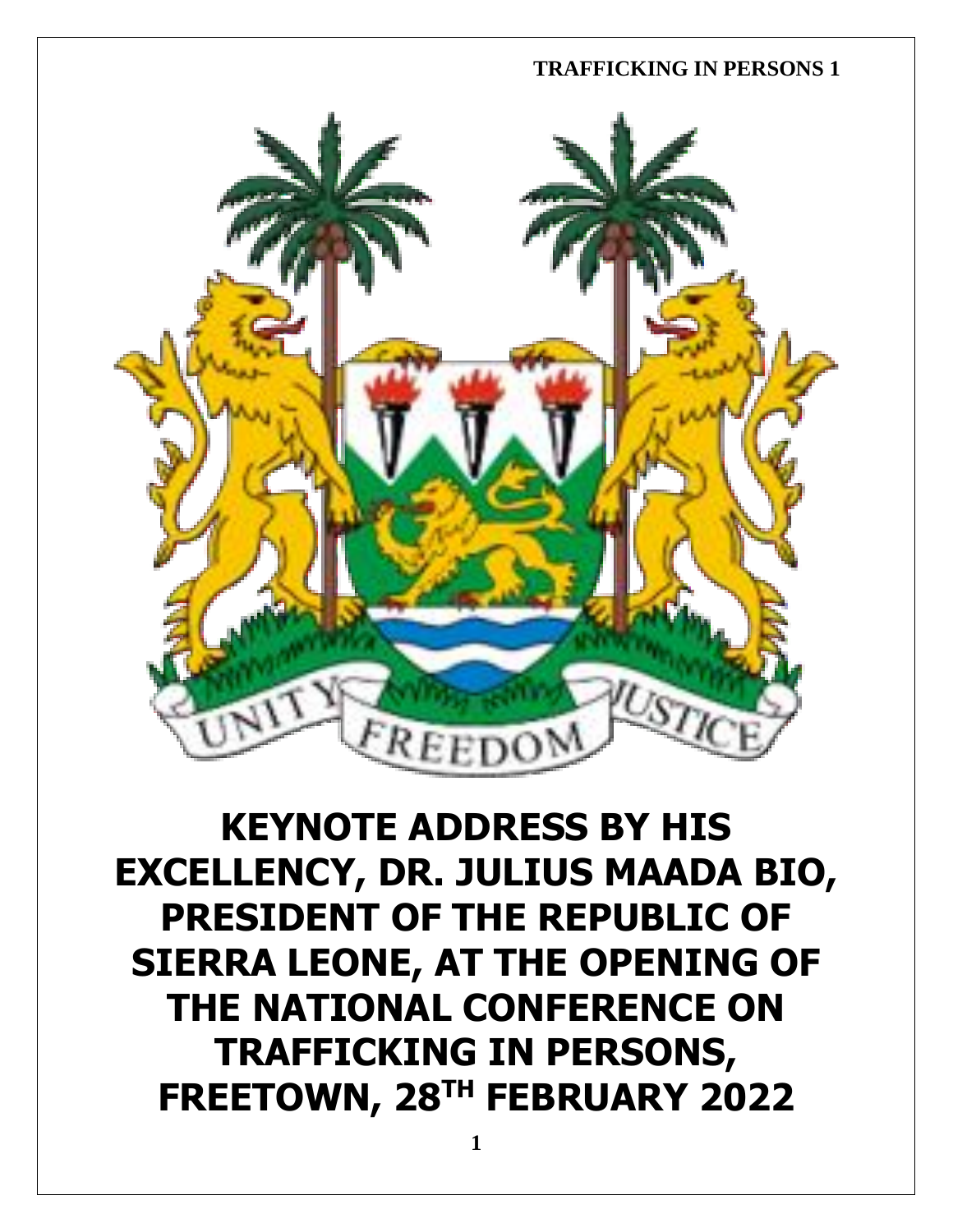The Honourable Vice President; Madam First Lady; Speaker of Parliament; Your Lordship, the Chief Justice; Ministers of Government; Honourable Members of Parliament; Development Partners and Members of the Diplomatic and Consular Corps; Distinguished Ladies and Gentlemen; Good morning.

1. Let me start by thanking the Honourable Vice President for his leadership in combatting Trafficking in Persons in Sierra Leone. You have led from the front and kept me fully briefed on progress, constraints, and what we can do better. Thank you.

2. Madam First Lady, you have not sat back in the comfort of our home and ignored the burning social issues of the protection and enhancement of the girl child. You have been consistent and you have remained passionate about every Sierra Leonean girl receiving a fair and equal chance to be all they can be. Thank you.

3. The Minister of Social Welfare, you have done no less and I continue to expect even more as we work towards protecting every Sierra Leonean child. So that each of them can say, when we shall have passed on to the land of our ancestors, that our Government cared; our Government worked; and our Government transformed their lives for the better, forever.

4. To our eminent speakers, our friends, development partners, you all continue to inspire, instil, and support our New Direction's "can-do" and a "will-do-more" attitude. You do what you do not because you must, but you do what you do for our people because you care. We thank you as a nation.

5. I also wish to thank civil society, our communities, social workers, investigators and law-enforcement officials, prosecutors, judges, and everyone who continues to make every effort towards interdicting this horrible treatment of our fellow human beings.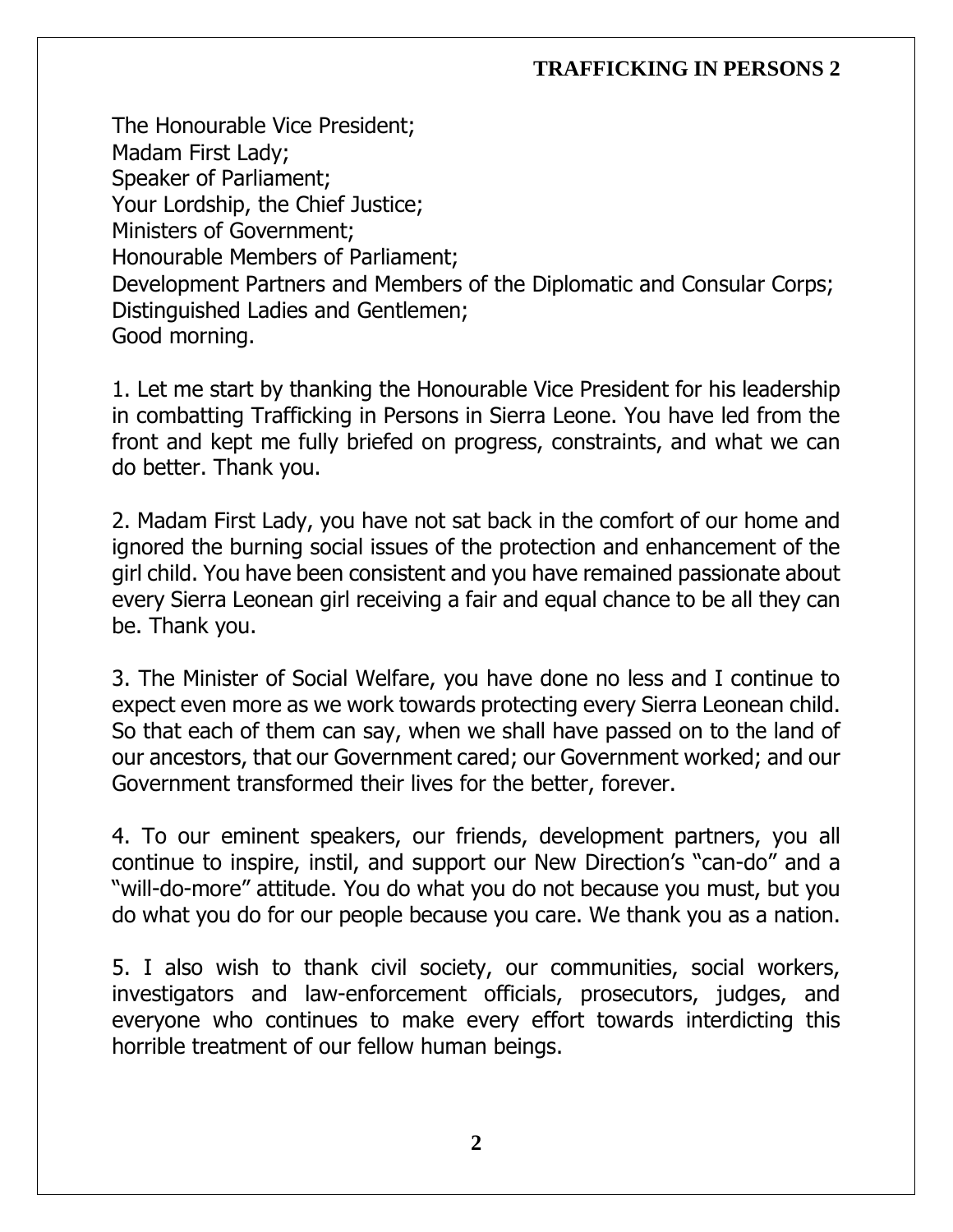6. For all of us here present today and beyond, I am reminded of the words of the great abolitionist, William Wilberforce, when he said about slavery in the House of Commons in 1791, that: "You may choose to look the other way; but you can never say again that you did not know." Today, we are here because we know about the evils of trafficking in persons and we have chosen to not look the other way.

7. Human trafficking, as with slavery in the past, sees and treats human beings as mere commodities for making a profit. Its forms are hideous, cruel, degrading, and inhumane. Its impact is indelible for victims, for their communities, for our nation, and for the world. It poses a clear and present danger to lives and futures.

8. Ours is now the duty to tackle this scourge head-on. We have a responsibility to rid our nation of what has blighted lives and held back promising lives that could have blossomed to enrich our nation. Ours is a task to educate, to mobilise, to collaborate in order to prevent and protect our children and our citizens from this inhumane and criminal act.

9. We thank the United States Government, in particular, for evaluating and monitoring the progress we have made as Government in just under four years. We acknowledge their commendation for our progress to Tier 2 and our significant efforts to do even better. In spite of the impact of the COVID-19 pandemic on global economies and especially on Sierra Leone, we have not relented in investing in and working with partners to improve our capacity to fight trafficking in persons.

10. We do so because we have set our national priority as human capital development. We believe that development is driven by people  $-$  healthy, food-secure, and well-educated – who can then harness their diverse abilities and talents to transform our nation. We believe that with our investments in human capital development, we can reduce long-term vulnerabilities and thus tackle some of the root causes of trafficking in persons.

11. But we have also prioritised the protection of all persons especially girls from all forms of sexual and gender-based violence. We have abolished the death penalty; we have unfettered free speech. We are working on progressive laws that protect, empower, and promote women, youth, the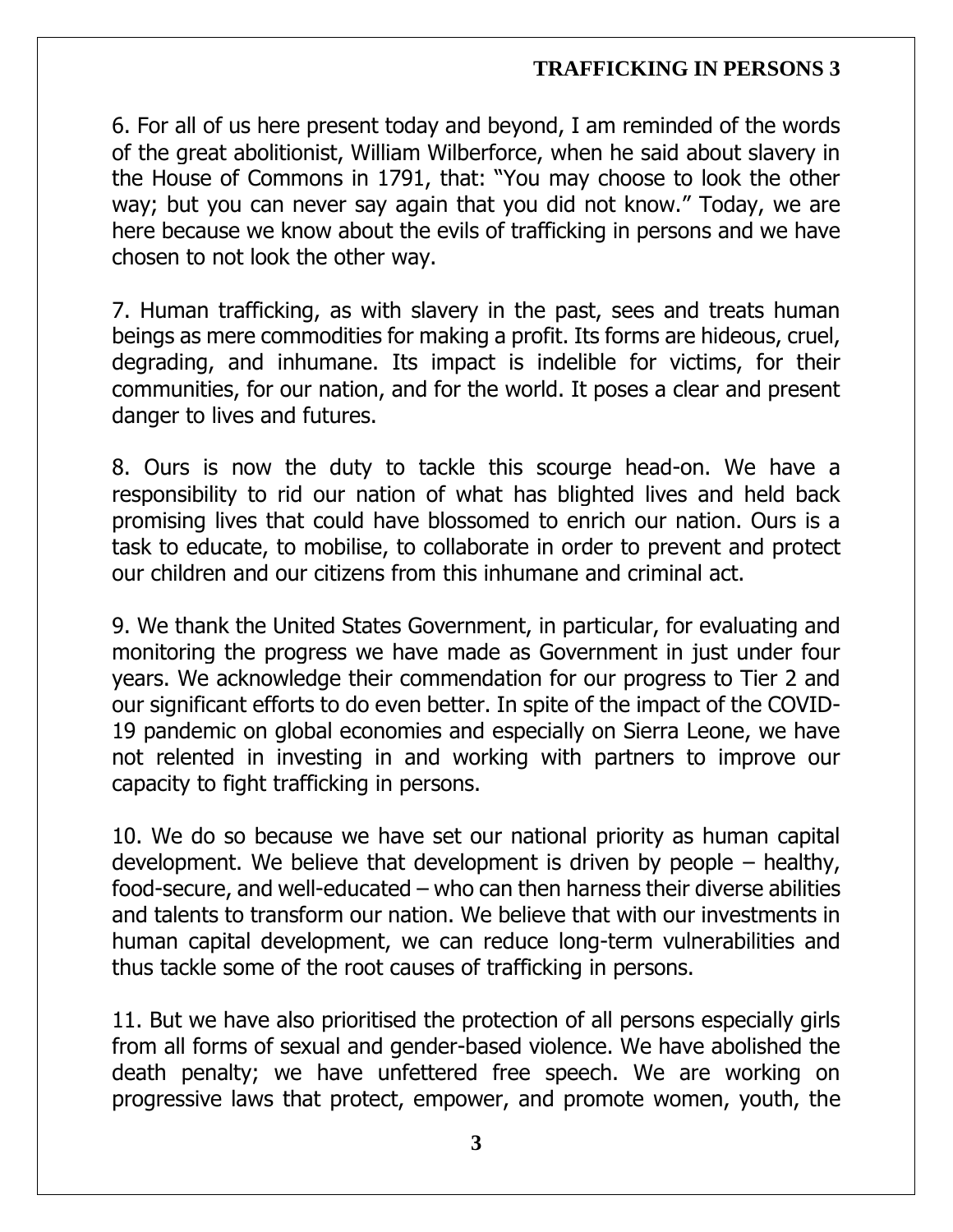disabled, children, and other vulnerable populations. We have opened up more democratic spaces with the establishment of a permanent commission for peace and national cohesion. We have introduced civic education in schools; and we have established more dialogue with civil society actors and community leaders. We believe these are critical for building a safer, nurturing, and resilient Sierra Leone.

12. Previous speakers have alluded to some of our efforts and I am pleased to add that as President, I today make a firm public commitment to work with stakeholders and development partners to redouble our efforts.

13. Within the policy and regulatory space, we have worked across government and with partners to launch a comprehensive national migration policy for Sierra Leone. We are making efforts to structure and monitor labour migration through the Ministry of Labour and Social Security in ways that make migrants less susceptible to exploitation and trafficking. There are more possibilities for inter-agency and partner collaboration to get labour migration right.

14. Domestically, we are reviewing and improving on the Anti-Human Trafficking Act of 2007, Act No. 7. The Anti-Human Trafficking and Migrant Smuggling Bill 2021 is more expansive, in accord with international best practices, and addresses a wider variety of crimes including debt bondage, sexual servitude, illegal removal of organs, and all forms of migrant smuggling. As with the Sexual Offences Act, it will provide for faster but fair criminal justice procedures, dedicated courts, and stiffer sentencing guidelines. It is also but fair that victims are able to claim significant financial restitution from traffickers. The international community should significantly increase the risk of trafficking in persons and Sierra Leone stands ready to cooperate with Governments and organisations that are or will work towards those steps.

15. The Lord Chief Justice has already implemented actions that have increased prosecution and conviction rates and I challenge him and the judiciary to do more to change perceptions of the quality and immediacy of justice meted out.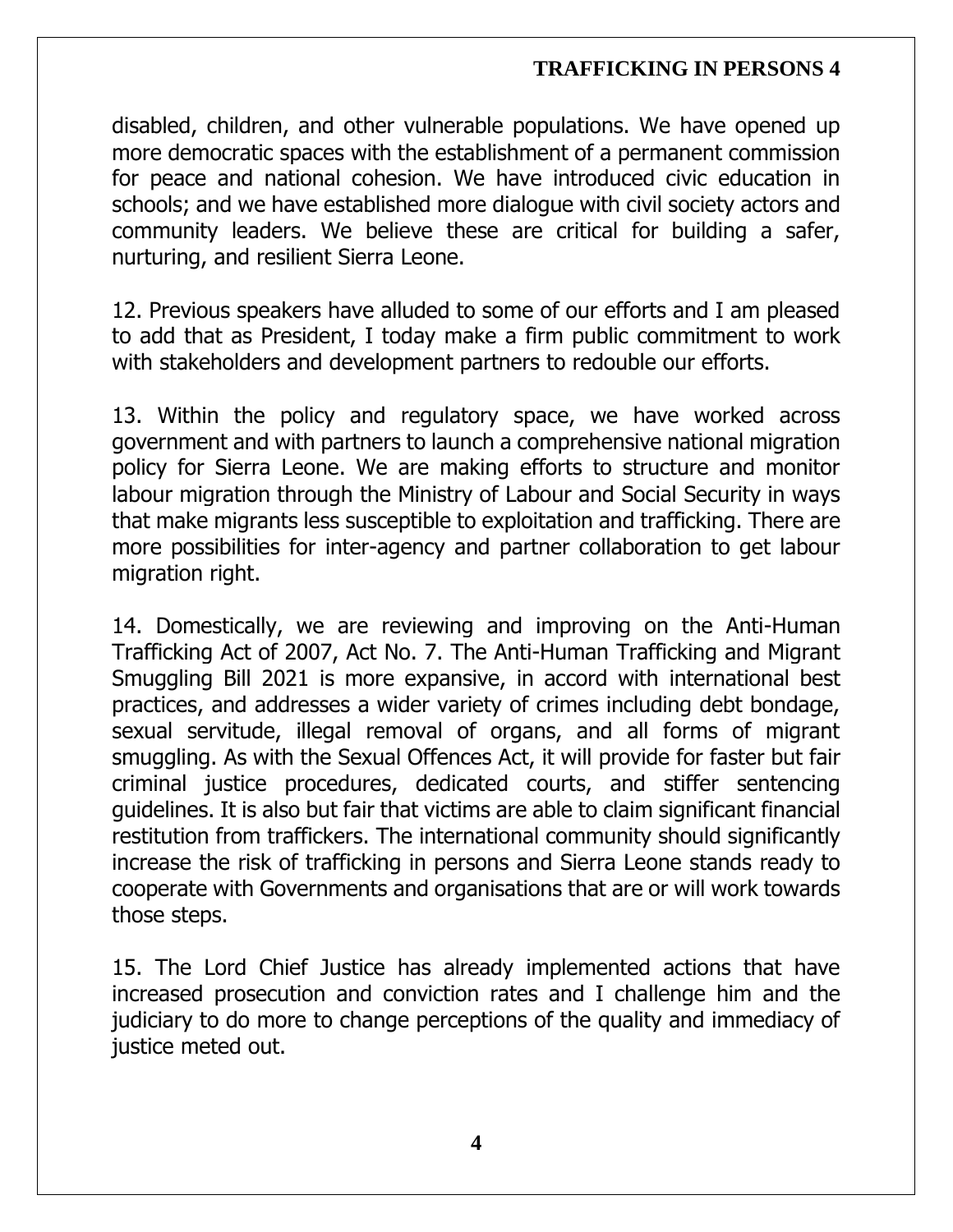16. Working with partners, the Office of the Vice President and the Ministry of Social Welfare have also established immediate strategic priorities for reducing human trafficking in Sierra Leone from 2022-2023. These strategic actions include training investigators, law enforcement officials, first responders including social workers, and judges. It will also involve stakeholder and community engagements on identifying, reporting, and cooperating on prosecuting human trafficking cases in all its forms.

17. I am also informed of grave and substantiated concerns that officials whose task it is to protect and support victims are subjecting them to even more inhumane and undignified treatment. I expect heads of those agencies and departments to strictly ensure that all responders act within the framework of national priorities and actions we have established as a government.

18. We should and we will also redouble our efforts to educate the public on the forms and impact of trafficking in persons. Although seemingly acceptable, the "men-pikin" phenomenon is often abusive, inhumane, and exploitative. The notion that "pass you do temple-run bifoe you able fen am" is fraught with great danger. An informed public is a more vigilant public. The more we educate citizens, the more citizens will know, and the more citizens will report trafficking in persons.

19. To enhance national reporting, Government has worked with partners to develop a national reporting system. I am pleased to announce the establishment of the national toll-free 134 FREEDOM HOTLINE established on all three telephone carriers. Once fully functional, we believe this 134 tollfree line will be a significant tool in our fight against human trafficking.

20. I have also asked the Trafficking in Persons taskforce to develop a broader anti-trafficking architecture for victim identification, victim tracking, and victim support within an integrated national referral system. The ministry must ensure strict compliance with all standard operating procedures for all stakeholders within the national referral system.

21. But we also believe that we can and we should harness the power of data to augment our fight against trafficking in persons. I am pleased to hear, for instance, about the work of the IOM, Irish Embassy, the EU,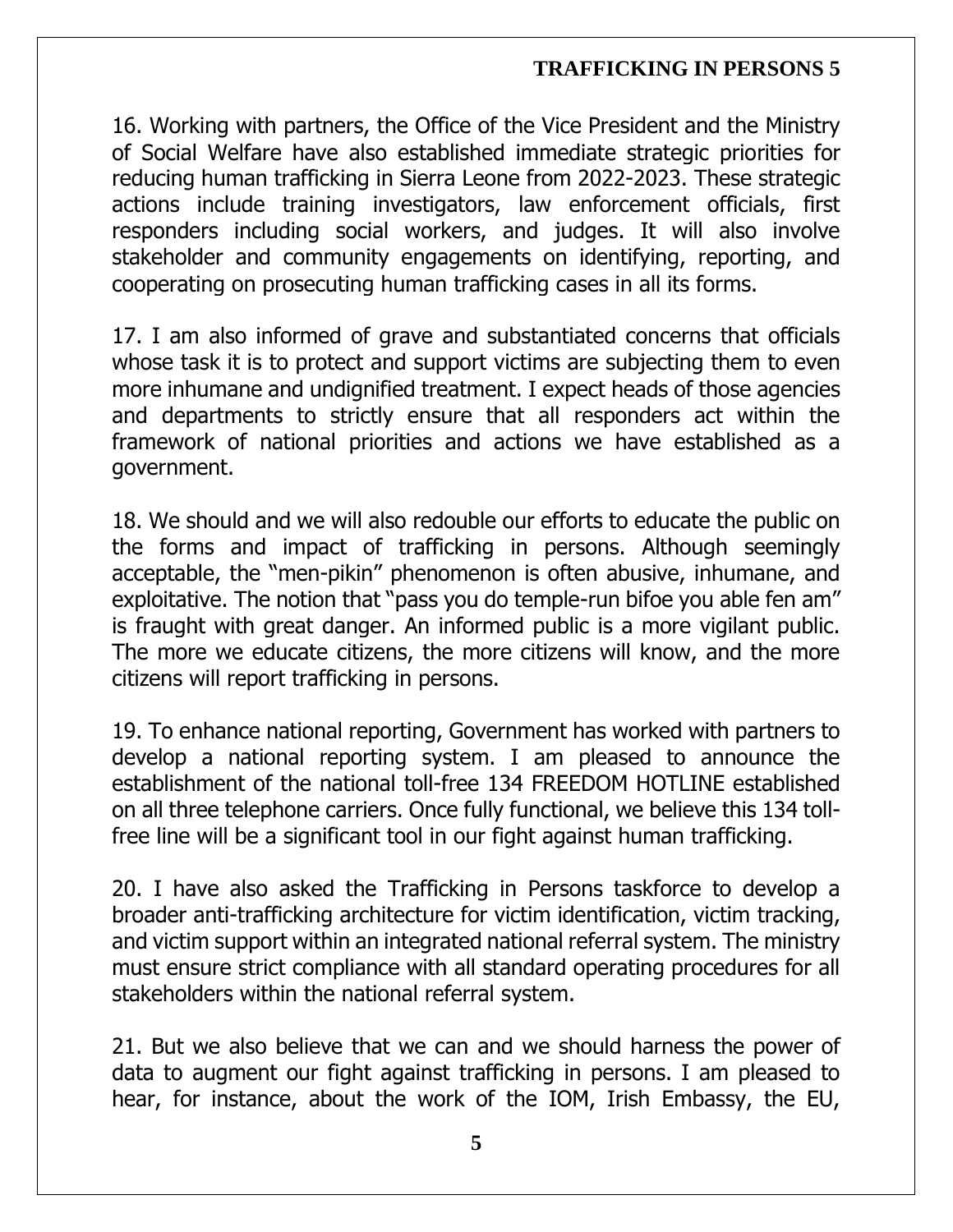APRIES, the EU, and the US Government. I am also pleased to hear about the work of Professor David Okech that supports training Sierra Leoneans to use data to inform counter-trafficking programmes and policies.

22. At the national level, the Directorate of Science, Technology, and Innovation, that I established in 2018 in the Office of the President, is also supporting our national efforts to use data and technology to tackle trafficking in persons. They have been tasked to create a national data platform that will automate all Trafficking in Persons data. Obviously, I expect that guidelines on access, use, and privacy will be comprehensive and the automated data will support more coordinated and effective inter-agency action on trafficking in persons.

23. We will work with our neighbours, the ECOWAS sub-region, and international partners to harmonise our national actions and our referral systems. Sierra Leone has also been at the centre of international advocacy and other efforts to fight trafficking in persons from co-sponsoring events at the United Nations General Assembly to working with various international agencies. More collaboration and more joint action across our immediate borders and globally will ensure swift and effective responses to this global crime.

24. But our fight is significantly constrained by the lack of financial and other resources for tackling national and transnational networks. Within our limited national budget, we have supported training and tried our best to fund victim support operations and infrastructure. We need more public education; more training and equipment for first responders, law enforcement officers, prosecutorial staff, and social workers; more shelters to support victims; and more money to support anti-trafficking operations across the country. We also desire more support for removing, repatriating, and reintegrating our nationals who are victims of human trafficking. We currently work with partners and non-governmental networks and we thank them for their commendable work and tremendous support. Partner governments can help us do more.

25. Let me conclude by also adding that we need access to shared international intelligence networks, shared data, and coordinated action on trafficking in persons. Partner governments can do more and should do more